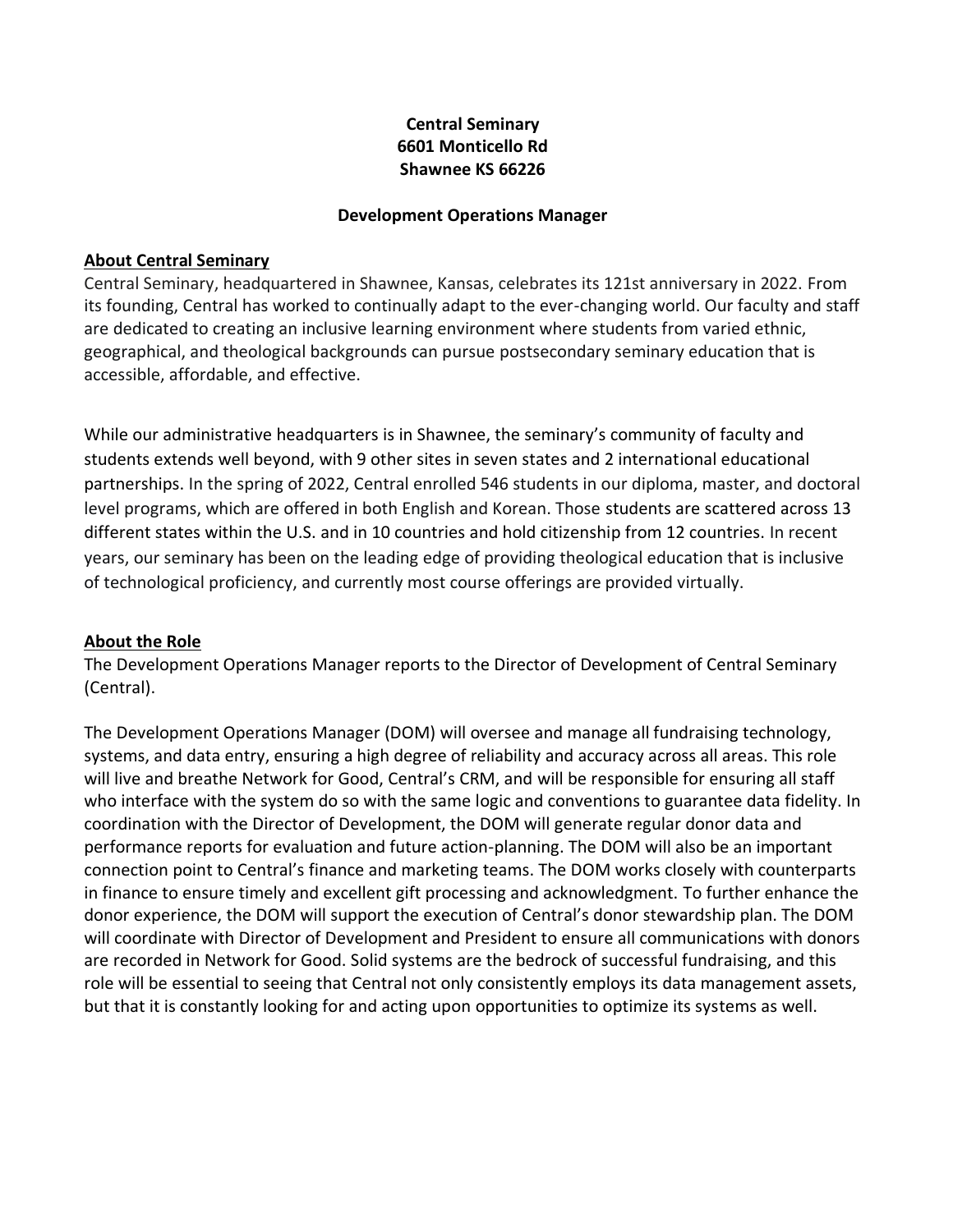The Development Operations Manager can expect her/his/their work to include:

## **CRM Management:**

- Network for Good CRM manager: responsible for establishing, monitoring, and training Central staff on standard operating procedures (SOP) and use protocols within the system to maintain a high degree of data integrity
- Ensures connected systems are synced and data is flowing seamlessly and regularly
- Processes and acknowledges gifts daily; weekly, monthly, and annual data reporting out of the system
- Works closely with the Director of Development to ensure all real-world interactions with donors and partners are faithfully recorded in the system
- Conducts donor data entry and monitors data for accuracy

# **Data Reporting and Evaluation:**

- Designs, updates, and maintains donor reports to support the Director of Development and President's evaluation and action-planning efforts
- In conjunction with finance, supports monthly revenue reconciliations

### **Fundraising Support:**

- Supports Director of Development on executing annual appeals and monthly giving program
- Works in collaboration with Director of Alumni Engagement to move engaged alumni into the donor pipeline
- Conducts prospect research on individual major donors, and corporations and foundations
- Manages development department calendar; schedules donor visits for Director of Development

### **Gift Processing and Donor Stewardship:**

- Ensures smooth, easy experience for online donors
- Processes all off-line donations
- Ensures that all donors receive a gift and tax acknowledgment within 48 hours
- Supports the execution of Central's donor stewardship plan (prompts Director of Development and President when needed)

# **About You**

To be maximally successful in this role, you need to be:

- A stickler for details and quality
- A creative thinker willing to test out new ideas
- A strong self-motivator
- An exceptional communicator
- Dedicated to data and systems and ready to utilize Central's systems to project manage all development work for the team
- Someone who values diversity and is amenable to working in a culturally diverse environment

You need to have:

● 1-3 years in nonprofit fundraising and fundraising systems